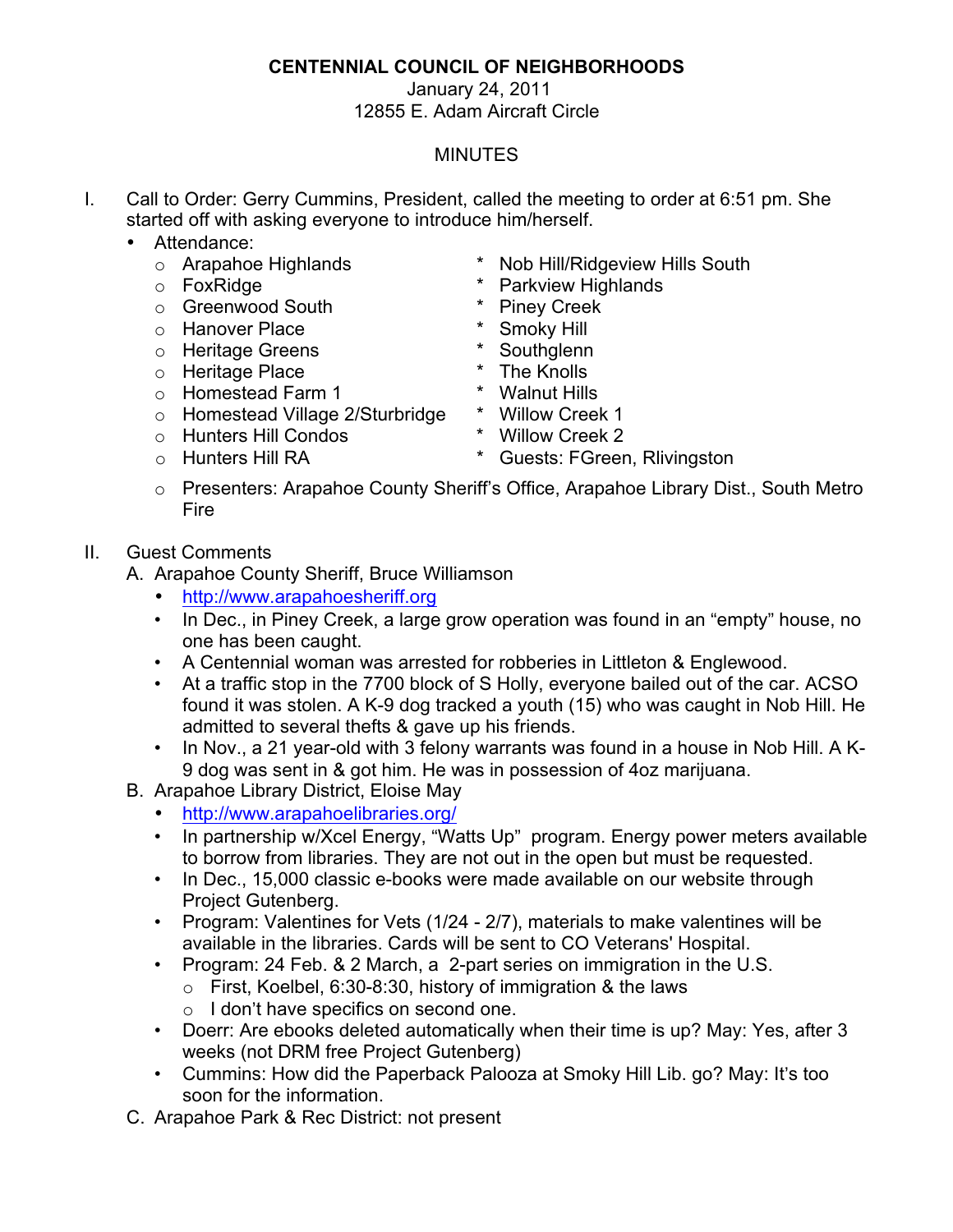- http://www.aprd.org
- D. Fire Districts, South Metro Fire Authority, Becky O'Guin
	- ! http://www.cfpd.org, http://www.littletongov.org/fire, http://www.southmetro.org
	- Cunningham was interviewed by FoxTV about mutual /auto aid agreements. They have their Wellness Summit coming up.
	- Littleton transitioned to 48 hr. on and 96 off format. They have a new teleconferencing program for training.
	- South Metro has completed its accredidation; everything went well. The whole authority will be accredited. Applications are being taken for the upcoming Citizen's Fire Academy,  $4/13-6/1$ , Wed.,  $6-10$ ; check the website for more info. 2 apparatus were hit by cars on ice (2 cars hit 1 truck). The Sweetheart Ball will be Feb. 12, see the website for more info.
	- Strickland: What about the news items about Littleton, S. Metro & Highlands Ranch? O'Guin: Highlands Ranch renewed with Littleton.
- E. Cherry Creek Schools: not present
	- http://cherrycreekschools.org
- F. South Suburban Park & Rec District: not present
	- http://www.SSPR.org
- G. City of Centennial: special council meeting, not present
	- ! http://www.centennialcolorado.com
- III. Centennial Community Development, Rita McConnell, Planning Director The new Land Development Code was adopted in April 2010 and we'll begin implementing the code this year. This includes the adoption of a new zoning map for the City. Ms. McConnell will explain how the new code will be applied and how it affects your neighborhood at the January, February and March CenCON meetings.
	- A. Rita McConnell
		- ! The next phase of the LDC process is implementation, creating the City's Zoning Map. The Planning staff wants to attend as many HOA meetings as possible to assure folks that this process will not be changing their neighborhoods. (Please contact McConnell 303-754-3316, rmcconnell@centennialcolorado to schedule a meeting.) A City planner is assigned to each district. We've had several HOA meetings, there will be March Open Houses and 2 more visits to CenCON. The first phase of the Zoning Map is purely residential. We will recognize and legalize what's already on the ground.
			- o Williams: Why should my condo associations have a meeting? McConnell: To learn what your zoning is, what changes can be done on the properties. You may also need to know about any interface between your residential and nearby commercial properties
			- $\circ$  Bain: It's a good idea to have a chance to talk about it so they understand their property rights.
			- o Whelan: Our neighborhood has some parcels that are bigger than the maximum allowed and some smaller than the minimum. What happens to them? McConnell: The existing lots will be made legal and this will address anything new, e.g., compiling or splitting lots.
			- o McConnell: The next phase will be a large citywide rezoning of commercial properties and the final stage will capture all the remaining bits of property, There will be P&Z hearings in May-June and it will go to City Council in June-July.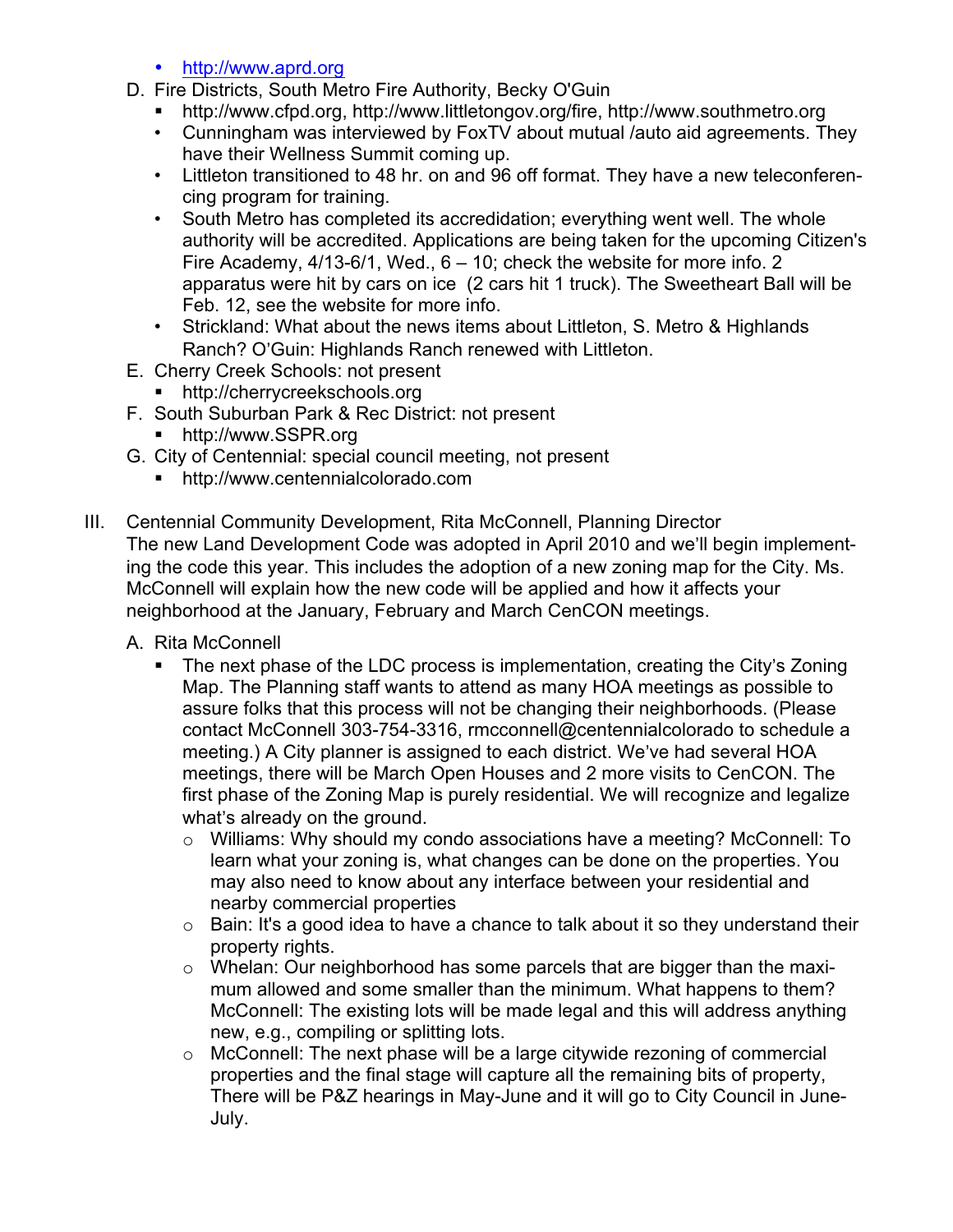- **EXEC** Home improvement Program
	- $\circ$  The City Community Development Dept. is creating a program to help residents with information on who to call for home improvements, a library of home improvements, samples; information on contractors. We'd like reps for 3 lunchtime meetings: east, west, and CenCON. Suhaka volunteered for Cen-CON, Mauro volunteered to represent west, and Whelan and Koch volunteered to represent east. This will help the homeowner do the project. The program will be partially funded by city.
- **.** 10th Anniversary: The City will have an anniversary celebration on 7 Feb., 4-6 pm, with hors d'oeuvres, punch, and cake. (The date the first City Council was seated.) RSVP to Allison Wittern, awittern@centennialcolorado.com.
- B. Andy Firestine: Lighting Code
	- The City got an Energy Efficiency Community Block Grant and is using some of it to rewrite its outdoor lighting code. The consultant was in attendance.
	- This code will be mostly for where commercial areas rub against residential areas and create conflict.
	- A model for energy efficiency will also be in the code.
	- The City will develop lighting zones based on intensity of use in that zone: light trespass, glare, and efficiency. This will only affect multifamily & commercial areas.
	- Koch: what about the monument signs of neighborhoods? Firestine: They are covered in the existing sign code and are good.
	- There was a brief discussion about streetlights, maybe handled by Public Works.

## IV. CenCON Business

A. President's Report

- The City is negotiating to purchase property at Potomac & Fremont, 44 acres. Its probable use will be as open space.
- The new Senior Commission will be looking for applications in the next few months, for appointment in June.
- The Liquor Licensing Authority will be taking applications in another month.
- Redistricting has been passed by City Council and was official a week or so ago.
- The City is beginning to prepare for the November election.
- South Suburban Foundation asked CenCON for a letter of recommendation for a County Open Space Grant for the Centennial Link Trail. Cummins sent one.
- B. 1<sup>st</sup> Vice President's (Membership) Report, Andrea Suhaka
	- Seven CenCON emails were bouncing and I've followed up for correct addresses.
- C. Minutes, Andrea Suhaka
	- After the Nov. meeting a correction was sent in from Strickland. The ending Checking balance should be \$ 1467.67.
	- A motion was made, seconded and passed unanimously to approve the minutes as emailed and corrected. (Doerr/Williams)
- D. Treasurer's Report, Don Strickland
	- Strickland included Dec. and Jan. reports in his email to officers.
		- o No change between November and December
		- $\circ$  The only change to January was the addition of \$.44 in interest.
	- o Final checking balance: \$ 1467.67
	- ! Final savings balance: \$ 2191.54
	- The new membership year starts in April, notices will be going out in late Feb.